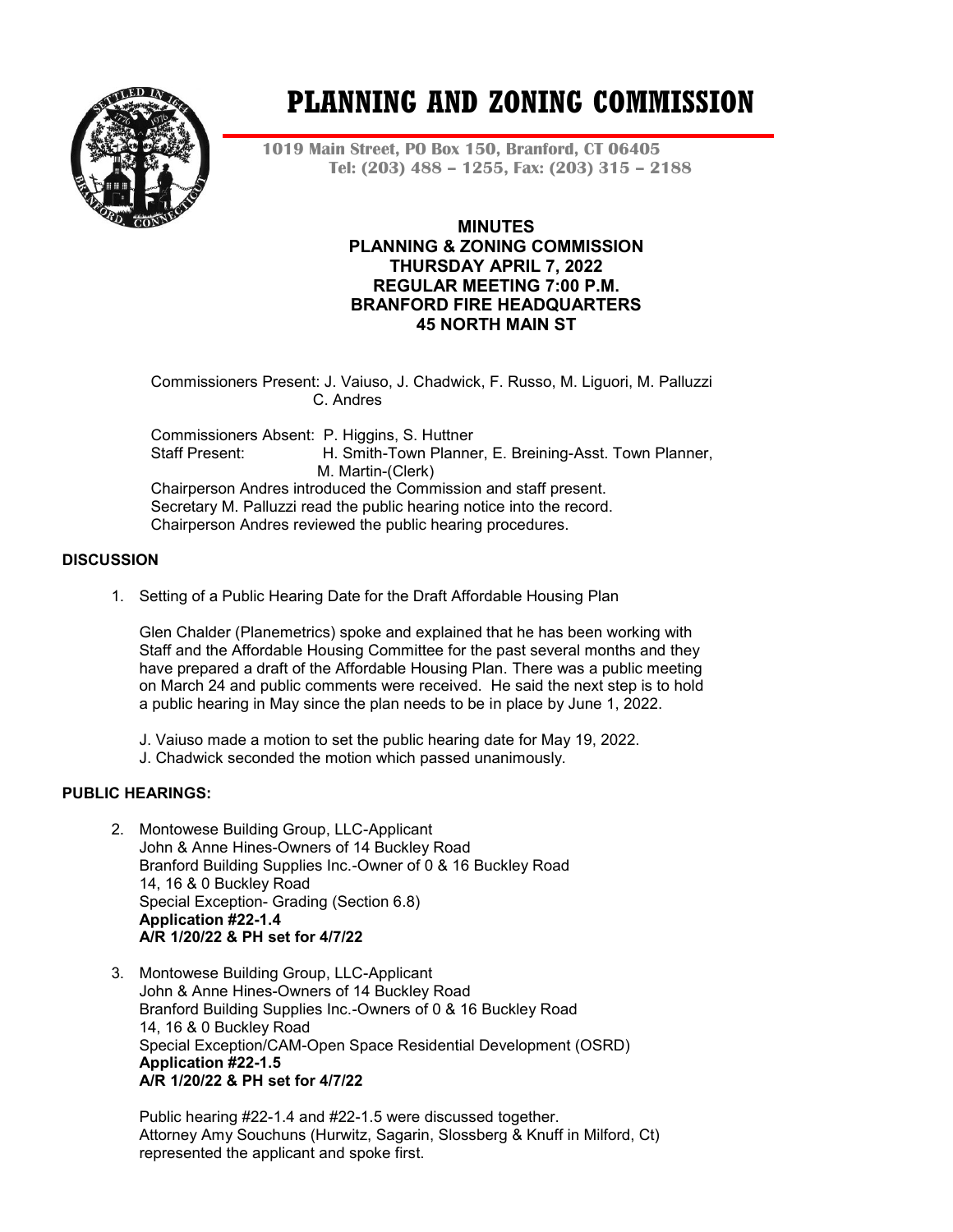# *TOWN OF BRANFORD PLANNING AND ZONING COMMISSION Minutes April 7, 2022 Page 2 of 7*

She reviewed the application that was submitted last year and said they ran out of time under the covid executive order and some of the issues that were raised were not fully addressed and they withdrew that application

She said the plans that were submitted with this application have not changed From the plans that were submitted last year.

Vinny Giordano (Managing member of the Montowese Development Group) spoke next giving a brief overview of the project. The proposal is for 12 single family detached houses from 1800 to 2200 sq. ft.

Dave Sacco (Civil Engineer w/ TPA Design Group) spoke next. He highlighted the site plan and the drainage plan.

Rob Sonnichsen, PE (Waldo & Associates, Guilford) spoke next and spoke about mean high water, drainage issues and flooding.

Amy Souchuns spoke of a few items from last year and she submitted them (fire dept. and police dept. comments). She also submitted a letter from last year talking of interior lots.

H. Smith gave some comments and referred to his staff memo. He spoke of mean high water line and open space.

Rob Sonnichsen replied to some of H. Smith's comments.

H. Smith noted he has some concerns. He listed all the modifications to the natural terrain that will be needed and the site layout concerns. He previously noted that an alternative layout should be proposed; duplexes, or a mix of duplexes and single family homes to tailor the development more sensitively to the terrain of the site as it exists right now.

He stated it's up to the commission to determine if this is in compliance with the plan of conservation & development and the open space residential goals. He spoke briefly about the open space.

He noted that more work needs to be done concerning landscaping and more info is need regarding lighting and blasting as well. He noted that the Town Engineer comments are also needed and the information from their prior application has not been brought forward to this application.

He said the interior lot question is open to interpretation and is up to the commission whether they think it applies to this proposal.

PUBLIC INPUT<sup>.</sup>

- 1. Claudio Richetelli-(23 Brightwood Lane)-He is concerned about open space/ He noted that the swails don't work. The area floods all the time. He asked, where will all the water go? He asked if the cul-de-sac will be opened up for access to Brightwood Lane. He asked what will happen to his property. He asked if the soil in that area was ever tested. He remembers as a kid, that area was a dumping ground. Is that soil contaminated? He feels this development will change the character of the neighborhood.
- 2. Neil Warner (19 Brightwood Lane) He spoke of blasting behind his house and noted that it caused damage. He said he's learned to live with the flooding since water comes into his house all the time. He asked if inviting 12 houses to this area is as a good idea.
- 3. Barbara Lucas (23 Brightwood Lane) she is concerned, she believes there is an interior lot. She asked the commission to review and to make sure this project conforms to the Plan of Conservation & Development. She said she thinks this project is too much for this parcel of land. Also, there is too much earth moving and grading.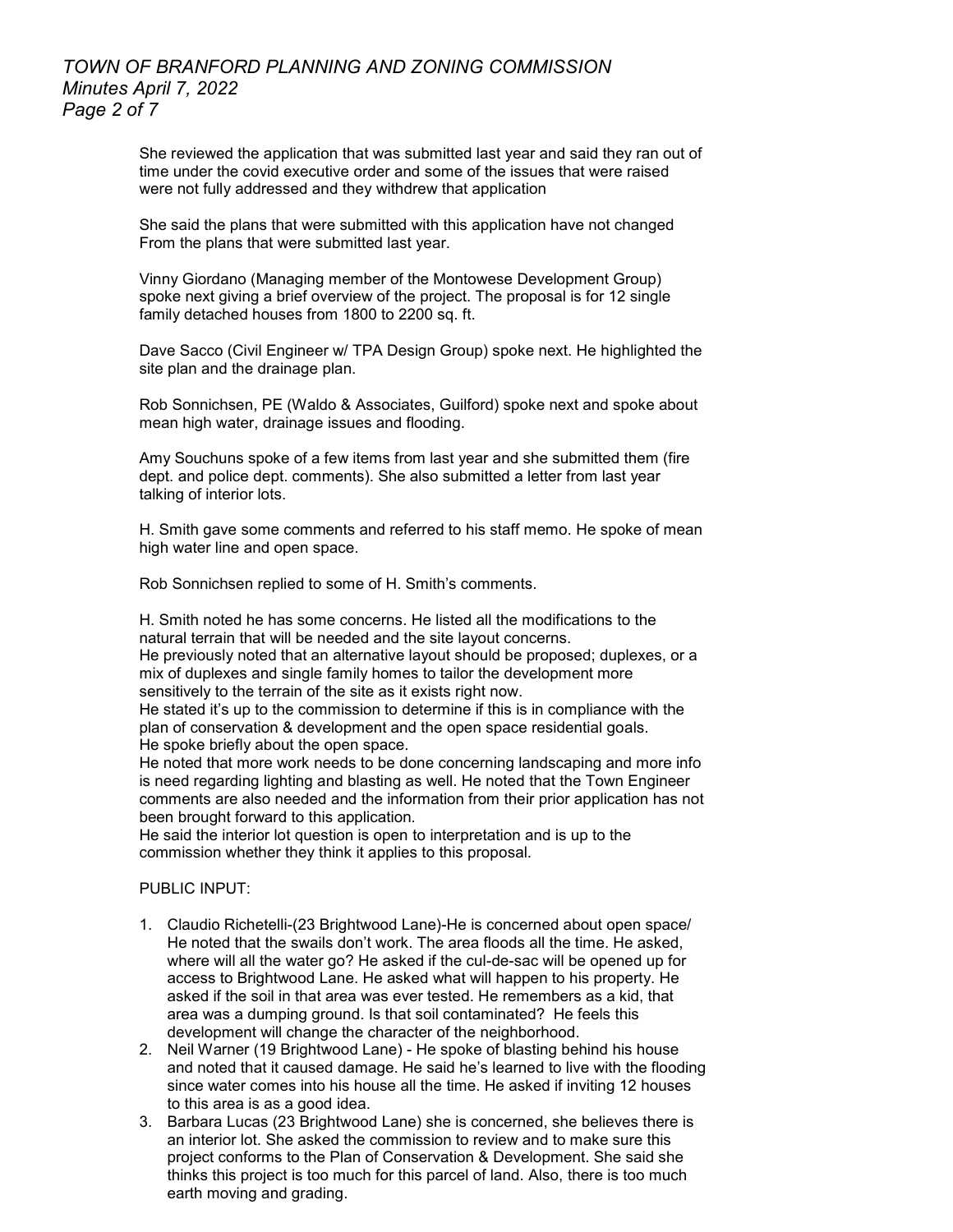# *TOWN OF BRANFORD PLANNING AND ZONING COMMISSION Minutes April 7, 2022 Page 3 of 7*

4. Dennis Flanagan-(14 Brightwood Ln) He is also an RTM member/ He asked; is 12 houses too much for this area? He asked about the emergency access.

Amy Souchuns and Dave Socco responded to some of the comments. The Commission asked a few questions.

Chairperson Andres announced these two items will be continued to the next planning and zoning meeting on April 21 in person at 7pm at Branford Fire Headquarters.

4. Nitenday Associates, LLC c/o Ken Ginsberg-Applicant & Owner 221 West Main St. (Unit 7) Special Exception- Indoor Recreation **Application #22-2.4 A/R 3/3/22 & PH set for 4/7/22**

Jeremy Goun (Tenant of unit 7) spoke and explained he is opening a fencing school. There will be no changes to the exterior of the building or the interior. He gave his qualifications as a fencing instructor.

E. Breining reviewed the staff report.

PUBLIC INPUT: No one spoke.

Chairperson Andres closed the public hearing.

5. Stephen & Rita Prota-Applicants & Owners 36 Greenfield Avenue Special Exception- Attached two car Garage **Application #22-3.1 A/R 3/3/22 & PH set for 4/7/22**

Stephen Prota (Applicant) spoke and explained the application is For a 2 car garage. He received Inland Wetlands approval.

E. Breining reviewed the staff report.

PUBLIC INPUT: No one spoke. Chairperson Andres closed the public hearing.

#### **MINUTES: 3/17/22 & 3/24/22**

- **F. Russo made a motion to approve the 3/17/22 minutes. J. Vaiuso seconded the motion which passed unanimously.**
- **F. Russo made a motion to approve the 3/24/22 minutes. M. Palluzzi seconded the motion which passed unanimously.**

#### **CORRESPONDENCE: None RETURN TO TABLE:**

6. Nitenday Associates, LLC c/o Ken Ginsberg-Applicant & Owner 221 West Main St. (Unit 7) Special Exception- Indoor Recreation **Application #22-2.4 A/R 3/3/22 & PH set for 4/7/22**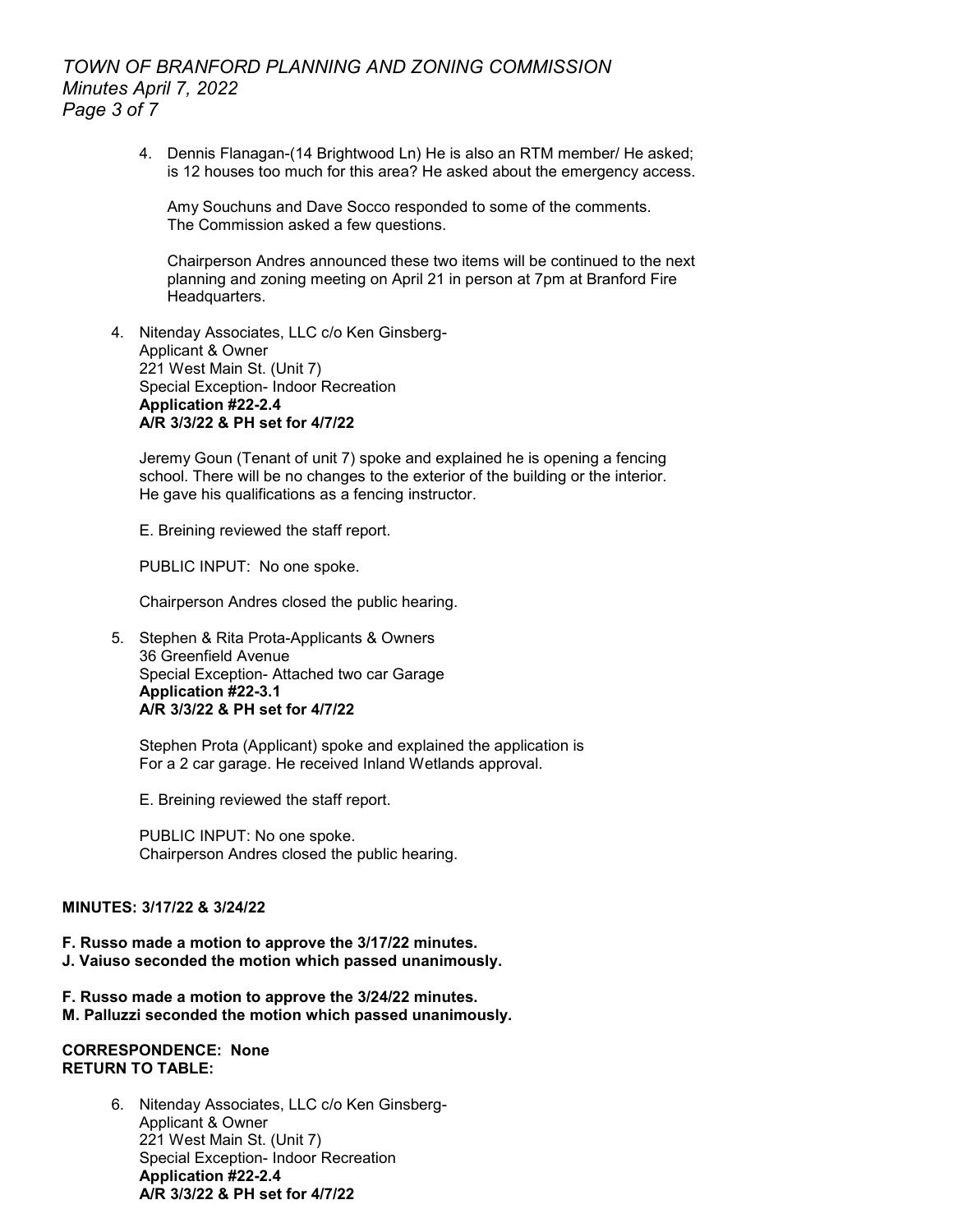# *TOWN OF BRANFORD PLANNING AND ZONING COMMISSION Minutes April 7, 2022 Page 4 of 7*

M. Palluzzi made a motion to approve the application with the Findings and Conditions below:

# FINDINGS:

1. Subject to compliance with the conditions listed below, the Commission finds, based on the testimony and application materials presented, that the proposed use of the property is consistent with the Special Exception Criteria per Section 9.8.F.

# CONDITIONS:

- 1. Prior to the issuance of a Certificate of Zoning Compliance or the zoning issuance of Certificate of Occupancy, the following should be addressed to the satisfaction of the Town Planner or his designee.
	- a. Confirmation in writing that no changes to the existing exterior lighting (parking lot/site lighting as well as building mounted) is proposed as part of the work associated with this approval.
- 2. To ensure continued compliance with the Zoning Regulations (Section 6.3) all landscaping must be maintained as an on-going requirement of this approval to ensure survival of the landscaping. Any landscaping element that does not survive or that becomes significantly damaged must be replaced in-kind.
- 3. All conditions of the previous approvals shall remain in full force and effect as they may still apply.

# **J. Chadwick seconded the motion which passed unanimously.**

7. Stephen & Rita Prota-Applicants & Owners 36 Greenfield Avenue Special Exception- Attached two car Garage **Application #22-3.1 A/R 3/3/22 & PH set for 4/7/22**

# **F. Russo made a motion to approve the application with the Findings and Conditions below:**

# FINDING:

1. Subject to compliance with the conditions listed below, the Commission finds, based on the testimony and application materials presented, that the proposed use of the property is consistent with the Special Exception criteria, per Sections 6.8 and 9.8.

# CONDITIONS:

- 1) Prior to the issuance of a Zoning Permit or the authorization for the issuance of a Building Permit, the following shall be addressed to the satisfaction of the Town Planner or his designee.
	- a. A stockpile shall be added to the site plan if deemed necessary by the Zoning Enforcement Officer.
- 2) Prior to the start of construction erosion control measures shall be installed to the satisfaction of the Zoning Enforcement Officer and maintained throughout the project.
- 3) The Special Exception approval under Section 6.8 granted with the approval of this application shall expire one-year from the date of decision on this application unless renewed by the Commission pursuant to Section 6.8.L.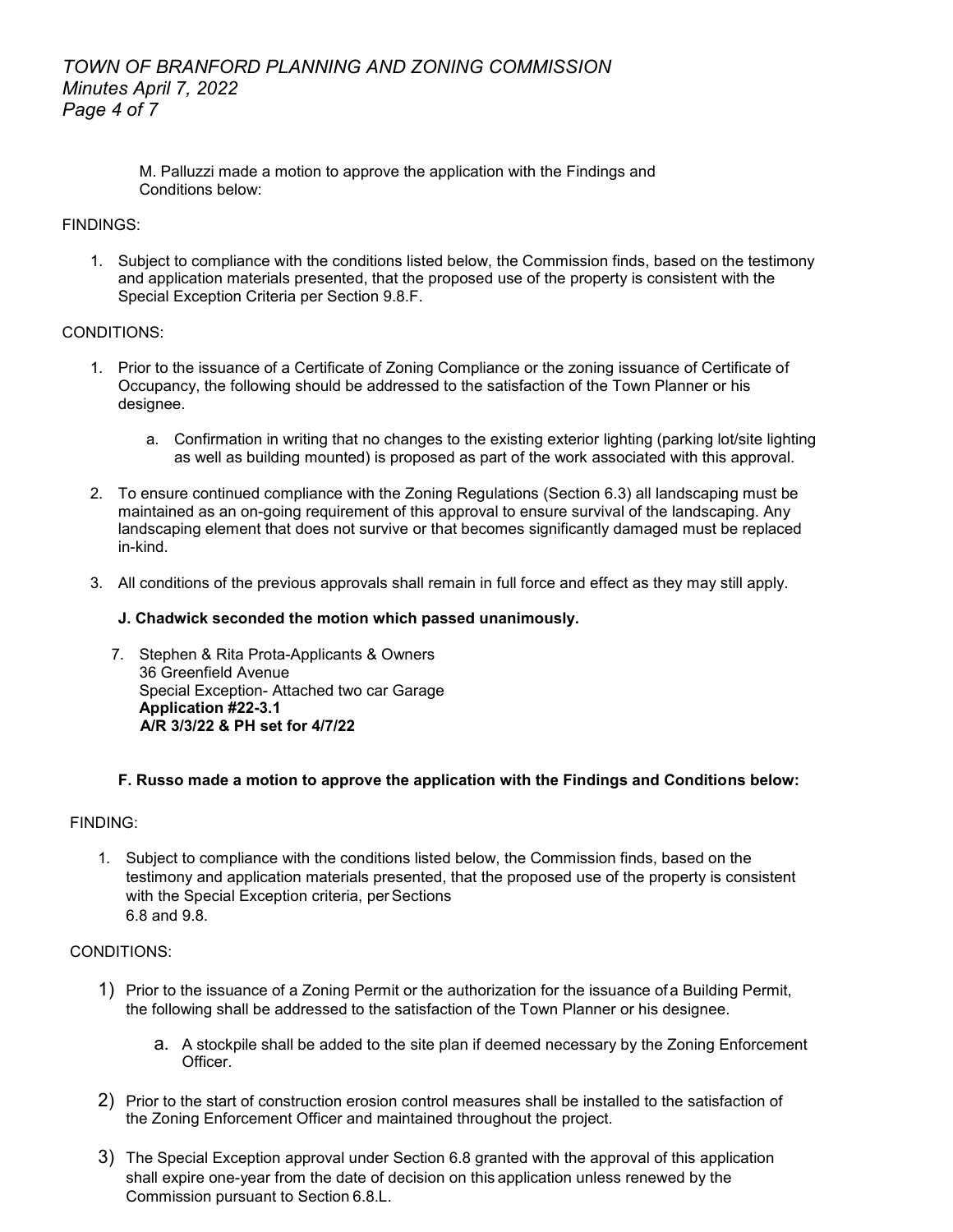#### **M. Palluzzi seconded the motion which passed unanimously.**

#### **OLD BUSINESS:**

- 1. FSI Acquisitions LLC c/o John Knuff-Applicant Hamilton Branford LLC-owner of 81-111 Commercial Pkwy 49 Commercial Pkwy LLC-owner of 49 Commercial Pkwy, 81-111 Commercial Pkwy & 49 Commercial Pkwy Special Exception- Grading (Section 6.8) **Application #21-11.9 A/R 11/18/21 & PH opened 2/17/22 & closed 3/17/22.**
- 2. FSI Acquisitions LLC c/o John Knuff-Applicant Hamilton Branford LLC-owner of 81-111 Commercial Pkwy 49 Commercial Pkwy LLC-owner of 49 Commercial Pkwy, 81-111 Commercial Pkwy & 49 Commercial Pkwy Special Exception- Warehouse Distribution, E-commerce & Fulfillment Centers **Application #21-11.10 A/R 11/18/21 & PH opened 2/17/21 & closed 3/17/22.**

Application #21-11.9 and #21-11.10 were discussed together. The five regular commission members discussed the two applications. They will vote on these two applications at the next planning & zoning meeting. The commission advised staff on conditions they want included in the resolution.

- 3. 61 Burban Associates LLC, c/o Joseph Iamunno (Manager)- Applicant & Owner 61 Burban Drive PDD/Master Plan-Multi-Family Residential Development **Application #21-11.4 A/R 11/18/21 & PH opened 1/20/22 & closed 3/17/22.**
- 4. 61 Burban Associates LLC, c/o Joseph Iamunno (Manager)- Applicant & Owner 61 Burban Drive PDD Site Plan/Cam – Multi-Family Residential Development **Application #21-11.5 A/R 11/18/21 & PH opened 1/20/22 & closed 3/17/22.**

The commission discussed Application #21-11.4 & #21-11.5 together. H. Smith reviewed the staff comments. The commission will vote on these two applications at the next meeting (4/21/22). The commissioners advised staff on the conditions they wanted to be included in the resolution.

5. RHC Associates-Applicant & Owner 424-436 West Main Street Special Exception Modification-Restaurant **Application #22-2.3 A/R 2/17/22 & PH opened 3/3/22 & closed 3/17/22.**

The commission discussed the application. This item was Tabled until the next meeting.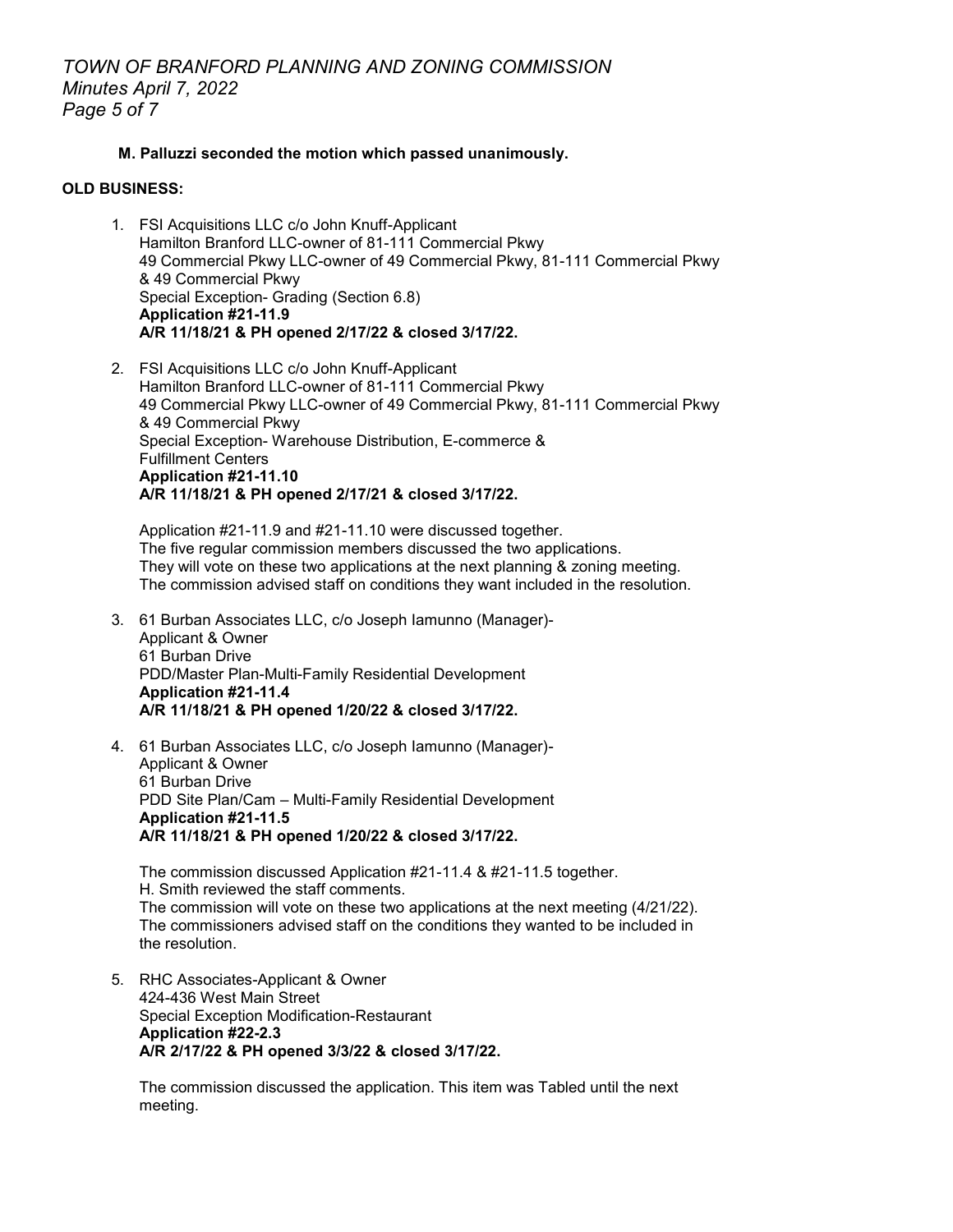*TOWN OF BRANFORD PLANNING AND ZONING COMMISSION Minutes April 7, 2022 Page 6 of 7*

6. Matthew & Stephanie Milano-Applicants & Owners 125 Thimble Islands Road 2 Lot Subdivision & Coastal Site Plan **Application #22-2.5 A/R 3/3/22**

The applicant requested that this item be Tabled until the next meeting on 4/21/22. There is a Wetlands issue they are working on.

- 7. Daniel Rabin-Applicant Zoning Regulation Amendment-Addition of Solar Regulations **Application #22-3.3 A/R 3/3/22 & PH set for 4/21/22**
- 8. 9 Elm Street LLC, c/o Kevin O'Neill-Applicant 33 Elm Street Zoning Map Change-R1 to IG1 **Application #22-3.4 A/R 3/17/22 & PH set for 4/21/22**
- 9. Joseph Grise c/o HPoint LLC-Applicant & Owner 45 West Haycock Pt. Rd. Special Exception & Coastal Site Plan-Single Family Home **Application #22-3.5 A/R 3/17/22 & PH set for 4/21/22**
- 10. Justin Gargano-Applicant Charles Weber Jr. c/o 16 Business Park LLC-Owner 16 Business Park Drive Site Plan Modification- Add patio & landscaping to Brewery **Application # 22-3.6 To be A/R**

**This item was Tabled to the 4/21/22 meeting.** 

#### **NEW BUSINESS:**

- 1. Ron & Marie Cervero-Applicants & Owners 44 Flat Rock Road Special Exception- Two Car Garage **Application #22-3.7 To be A/R & PH to be set**
- 2. Robert & Elena McLean-Applicants & Owners 26 Old New England Road Special Exception- Single Family Home **Application #22-3.8 To be A/R & PH to be set**
- 3. Dream Machines LLC & Cavu Holdings LLC c/o Gerald Beauton-Applicant & Owner 226 North Main Street Special Exception- Automotive Repairs **Application #22-3.9 To be A/R & PH to be set**

**This item is withdrawn.**